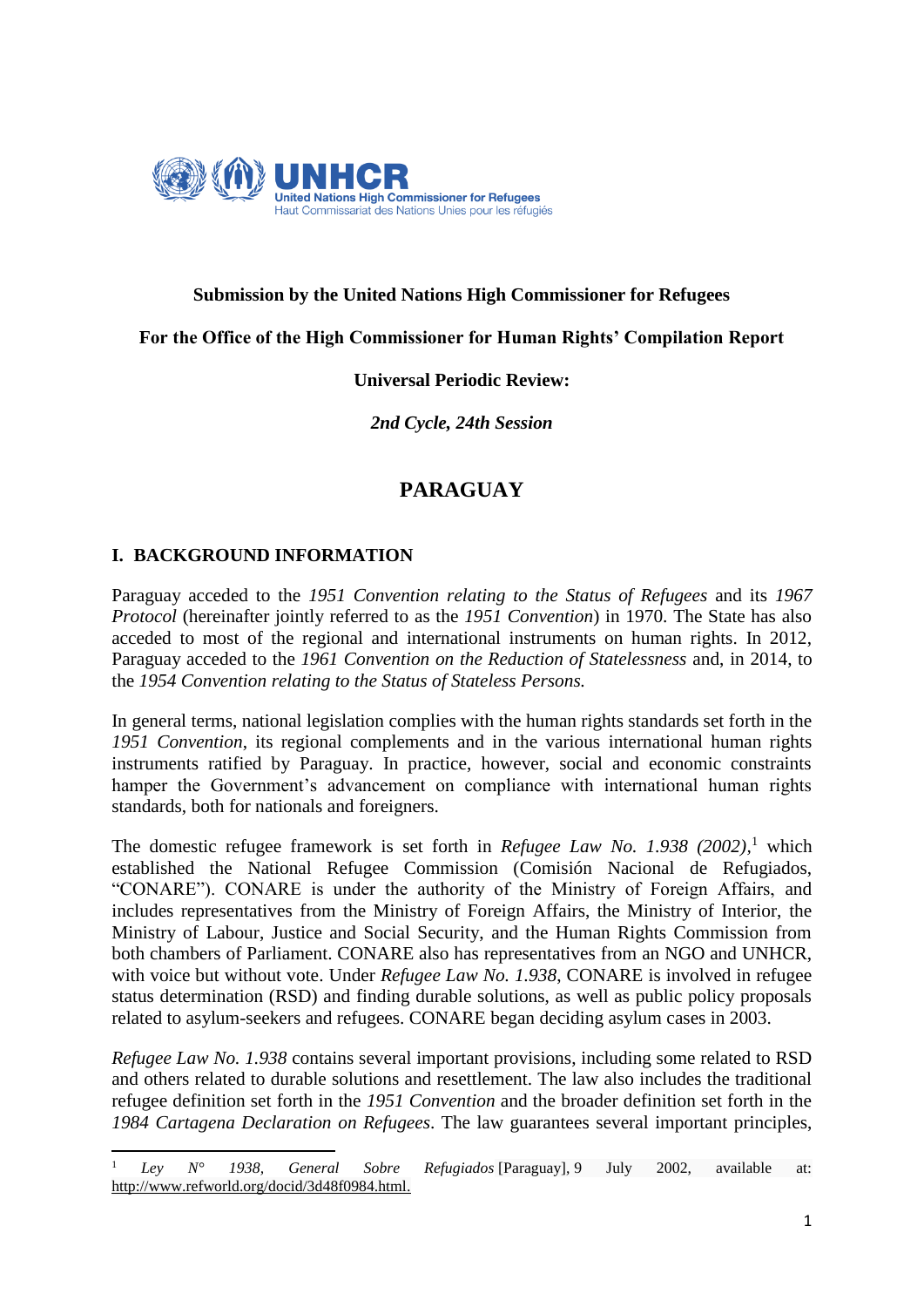including *non-refoulement*, confidentiality, family unity, and non-discrimination. The procedures and eligibility criteria stipulated in the law are generally consistent with the international protection standards set forth in UNHCR's Executive Committee Conclusions, the UNHCR *Handbook on Procedures and Criteria for Determining Refugee Status<sup>2</sup>* and other UNHCR policy documents. *Refugee Law No. 1.938* also stipulates the establishment of a Technical Secretariat to support the CONARE.

The Secretariat of the CONARE carries out the registration of asylum claims, conducts eligibility interviews, and is in charge of drafting eligibility assessments on individual cases. In UNHCR's view, the intervention of CONARE and its Technical Secretariat should be strengthened at all stages of the RSD procedure, from registration to the notification of a final decision. In 2013, UNHCR concluded a cooperation agreement with the CONARE to facilitate the design and implementation of capacity building to strengthen the RSD procedure.

As of December 2014, Paraguay hosted 153 refugees and 13 asylum-seekers, mostly originating from Cuba and Colombia and 40 per cent of whom were female.

UNHCR has no presence in Paraguay and its main activities are developed through a cooperation agreement signed with a civil society organization (Comité de Iglesias para Ayudas de Emergencia – CIPAE). These activities are focused on providing assistance and support to refugees and asylum-seekers residing in the country, in order to facilitate their local integration and promote their self-sufficiency. UNHCR also supports the work of the CONARE, providing technical advice, regular training and capacity-building support to ensure the implementation of fair and efficient RSD procedures.

# **II. ACHIEVEMENTS AND POSITIVE DEVELOPMENTS**

Paraguay had pledged at UNHCR's Ministerial Meeting held in Geneva in December 2011 to accede to the *1954 Convention relating to the Status of Stateless Persons* (the *1954 Convention*) and the *1961 Convention on the Reduction of Statelessness* (the *1961 Convention*). <sup>3</sup> Paraguay has fulfilled its pledges by acceding to the *1961 Convention* in 2012 and to the *1954 Convention* in 2014.

Paraguay has also actively participated in the Regional Commemorative process for the 30th Anniversary of the *Cartagena Declaration*. The Government of Paraguay attended the subregional meetings and the final regional meeting that led to the adoption of the *Brazil Declaration and Plan of Action: "A Common Roadmap to Strengthen Protection and Promote Sustainable Solutions for Refugees, Displaced and Stateless Persons in Latin America and the Caribbean within a Framework of Cooperation and Solidarity." <sup>4</sup>* Following the adoption of the *Brazil Declaration and Plan of Action* (hereinafter referred to as the

<sup>4</sup> *Brazil Declaration and Plan of Action*, 3 December 2014, available at: [http://www.refworld.org/docid/5487065b4.html.](http://www.refworld.org/docid/5487065b4.html)

**.** 

<sup>2</sup> UNHCR, *Handbook and Guidelines on Procedures and Criteria for Determining Refugee Status under the 1951 Convention and the 1967 Protocol Relating to the Status of Refugees*, December

<sup>2011,</sup> HCR/1P/4/ENG/REV. 3, available at: [http://www.refworld.org/docid/4f33c8d92.html.](http://www.refworld.org/docid/4f33c8d92.html)

<sup>&</sup>lt;sup>3</sup> The Government pledged to "Accede to the *1954 Convention relating to the Status of Stateless Persons* and the *1961 Convention on the Reduction of Statelessness*, once approved by the National Congress." UN High Commissioner for Refugees, Ministerial Intergovernmental Event on Refugees and Stateless Persons - Pledges 2011, October 2012, available at: [http://www.refworld.org/docid/50aca6112.html.](http://www.refworld.org/docid/50aca6112.html)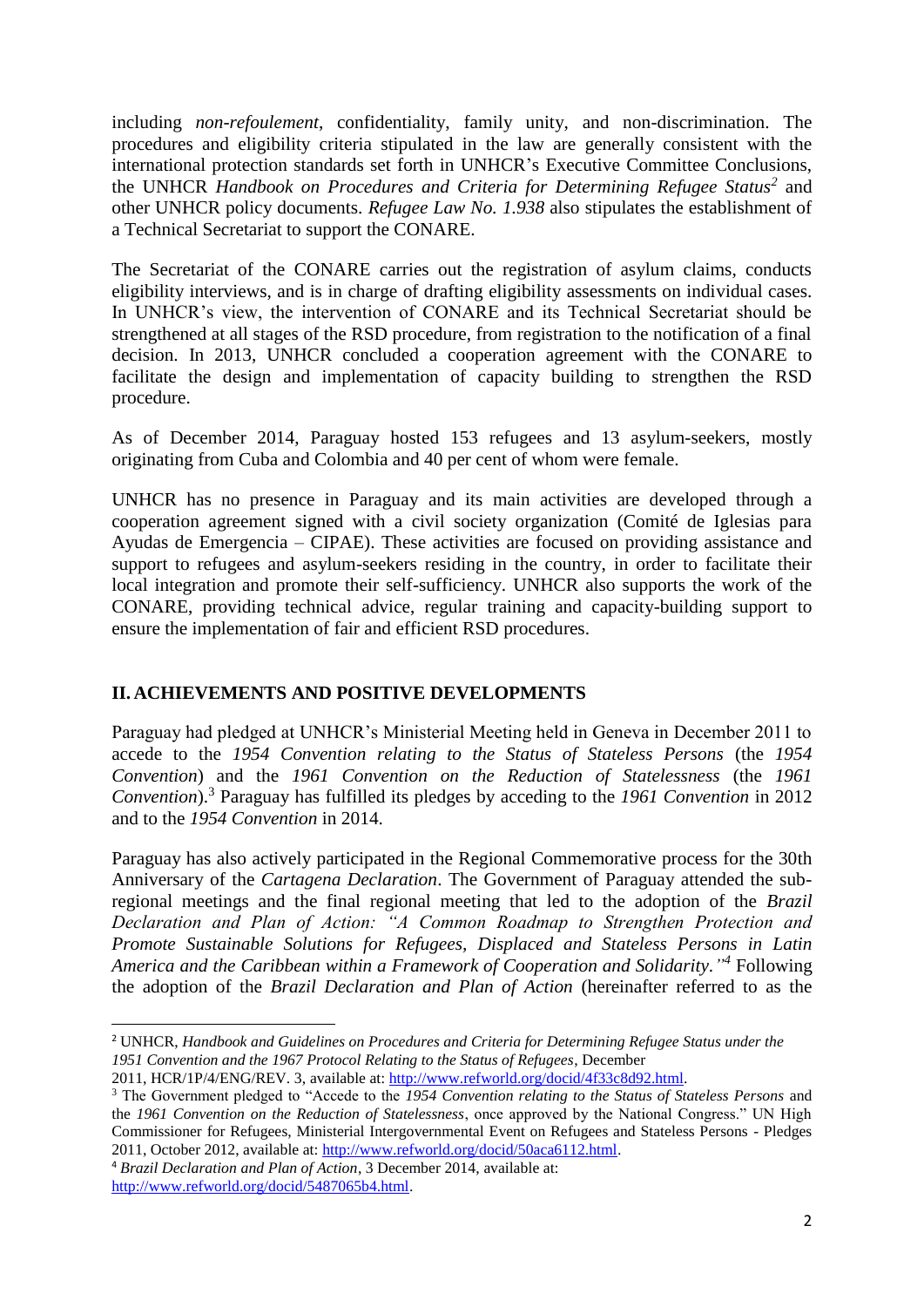*BPA*), UNHCR and CONARE are currently preparing a draft national *Plan of Action* for the development of key activities to ensure the implementation of main components of the *BPA*. UNHCR commends Paraguay's involvement in this regional process, and encourages the authorities to move forward with the adoption and implementation of the joint national *Plan of Action* and the regional commitments made under the *BPA* to strengthen the protection of refugees and stateless persons.

# **III. KEY PROTECTION ISSUES, CHALLENGES AND RECOMMENDATIONS**

# **Issue 1: Effective implementation of the refugee legal framework**

While some provisions of *Refugee Law No. 1.938* are self-executing, other provisions require the enactment of internal regulations by Paraguay, in order to give full effect to the rights established in the law. The *Law* addresses *inter alia* the enjoyment of economic, social and cultural rights, and regulation would facilitate refugees' access to social and public programmes regarding housing, employment, and labour training. For example, Article 29 stipulates that recognized refugees may obtain recognition of their foreign education through the replacement of their official documents by national and/or international authorities. 5 Therefore, the necessary internal regulations should be adopted to facilitate the full and effective implementation of the law. In 2014, CONARE announced its intention to draft rules of procedure to facilitate the implementation of the *Law*. However, these rules of procedure are still pending.

#### **Recommendations:**

**.** 

UNHCR recommends that the Government of Paraguay:

- Adopt all necessary administrative measures and domestic regulations to facilitate the full and effective implementation of the provisions of *Refugee Law No. 1.938;* and
- Consider the inclusion of regulations to facilitate the access of refugees and asylumseekers to personal documentation and to promote the enjoyment of their economic, social and cultural rights, in particular, access to social and public programmes regarding housing, employment, and labour training.

#### **Issue 2: Sexual and gender-based violence**

Refugee and asylum-seeking women are particularly exposed to the risk of sexual and gender-based violence (SGBV). Protection dialogues held with female refugees and asylumseekers and participatory assessments organized to assess security concerns of persons of concern to UNHCR in the region revealed that:

- i) women face situations of domestic/interfamilial violence (physical, psychological and economic) aggravated by their displacement;
- ii) the challenges that women experience in the context of forced displacement (poor documentation, loss of family/social networks, limited access to income

<sup>5</sup> Article 29, *Refugee Law No. 1.938:* "Refugees recognized as such by the National Commission for Refugees who are desirous of obtaining recognition of their foreign education certificates, diplomas and, degrees, or authenticating or certifying the signatures of their country of origin's authorities to practice their profession in the country of asylum will be granted the benefit of replacing those official instruments with documents or certificates issued by national and/or international authorities."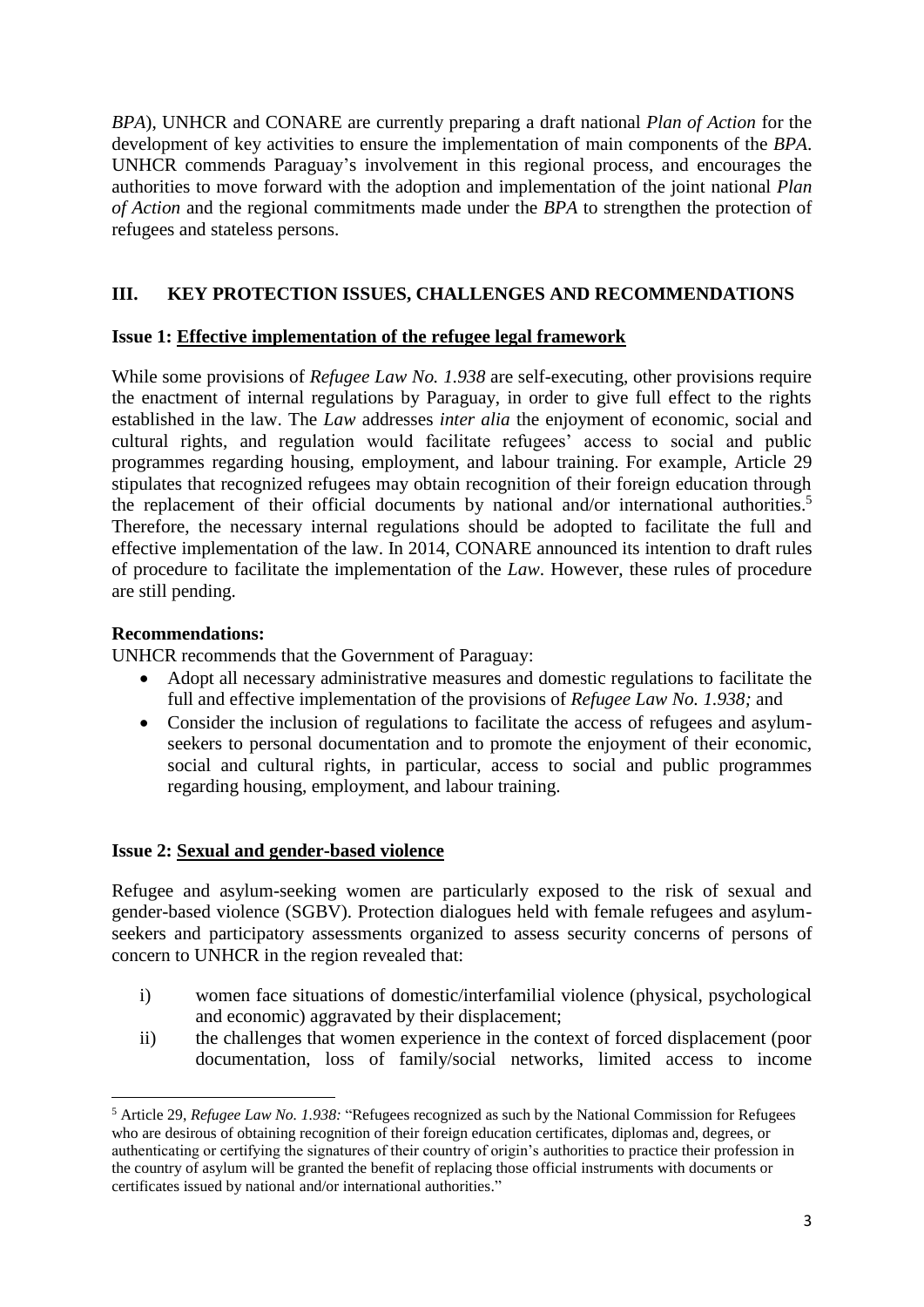generating activities, etc.) affects their capacity to perceive domestic violence as a serious situation that threatens the enjoyment of their human rights;

- iii) female refugees residing in marginalized and impoverished areas are at risk of SGBV in public spaces;
- iv) women lack adequate and updated information about their rights and about the services available to prevent and respond to SGBV;
- v) discriminatory attitudes prevent SGBV survivors' access to local mechanisms to respond to SGBV;
- vi) refugee women face serious obstacles in accessing sexual and reproductive healthcare services; and
- vii) precarious labour conditions and limited access to income-generating activities increase refugee women's vulnerability, as well as their risk of SGBV and trafficking.

Poor working conditions, the concentration of women in low-wage jobs, wage disparities between refugee women and local women, lack of child care services and exposure to sexual harassment in the workplace are other challenges faced by refugee women.

Paraguay received several recommendations to prevent and address violence against women during the 1st cycle of the UPR.<sup>6</sup> However, the ongoing serious risk of SGBV affecting refugee women demands the adoption of provisions for the protection of refugee and asylumseeking women, including measures aimed at preventing and responding to situations of gender-based violence and enhancing their access to economic, social, and cultural rights, including women's access to sexual and reproductive rights and employment opportunities.

#### **Recommendations:**

 $\overline{a}$ 

UNHCR recommends that the Government of Paraguay:

- Adopt provisions for the protection of refugee and asylum-seeking women, including measures aimed at preventing and responding to situations of SGBV and enhancing their access to economic, social, and cultural rights, including women's access to sexual and reproductive rights and employment opportunities; and
- Ensure that asylum and migration authorities participate in the elaboration of these provisions for the protection of refugee and asylum-seeking women.

 $6$  The following recommendations from the 1st cycle UPR enjoyed the support of Paraguay which considered that they were already implemented or in the process of implementation:

<sup>&</sup>quot;85.12. Develop and implement gender equality policies, particularly in the labour market, and policies to fight sexual and domestic violence (Brazil);

<sup>85.44.</sup> Strengthen its efforts in prevention, punishment and eradication of all forms of violence against women (Argentina);

<sup>85.45.</sup> Consider adopting legislation or other measures that enable investigation and prosecution for genderbased violence (United States);

<sup>85.46.</sup> Develop official statistics that record cases of domestic violence, femicide, abuse, sexual abuse and sexual exploitation, the latter especially of children and adolescents, and facilitate access to justice for victims and the prosecution of the perpetrators (Uruguay);" Report of the Working Group on the Universal Periodic Review: Paraguay, A/HRC/17/18, 28 March 2011, available at: [http://daccess-dds](http://daccess-dds-ny.un.org/doc/UNDOC/GEN/G11/123/44/PDF/G1112344.pdf?OpenElement)[ny.un.org/doc/UNDOC/GEN/G11/123/44/PDF/G1112344.pdf?OpenElement.](http://daccess-dds-ny.un.org/doc/UNDOC/GEN/G11/123/44/PDF/G1112344.pdf?OpenElement)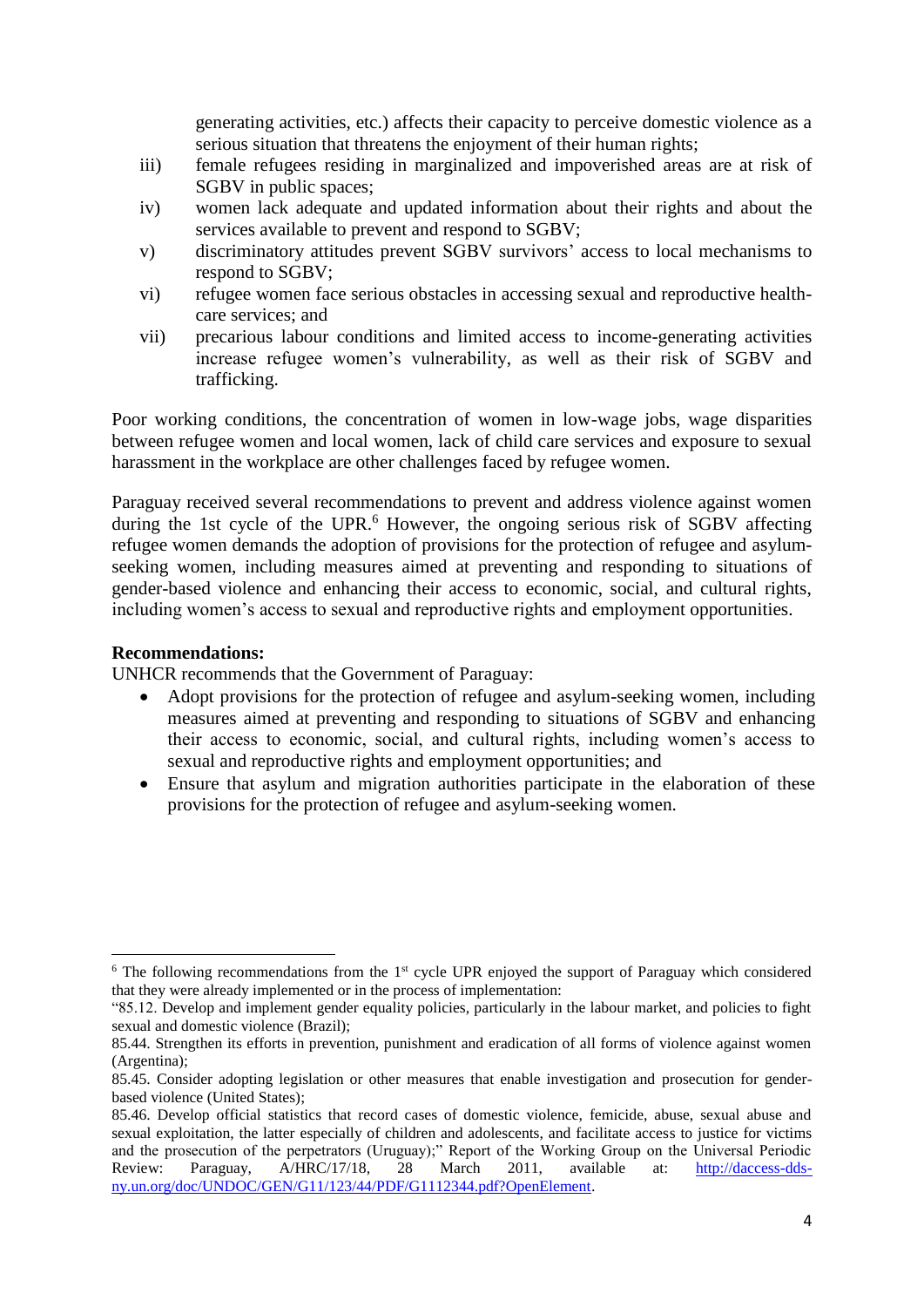#### **Issue 3: Human trafficking**

Paraguay continues to be a source and destination country for human trafficking and smuggling. Paraguay received several recommendations to address trafficking in persons during the 1st UPR cycle.<sup>7</sup> However, refugees and asylum-seekers continue to be particularly at risk of falling victim to trafficking or smuggling in persons due to the vulnerable and volatile situations they often face. The social situation of asylum-seekers and refugees and the absence of special programmes to facilitate their local integration in the country put refugees, particularly refugee women, at heightened risk of becoming a victim of human trafficking for sexual exploitation. For example, women refugees and asylum-seekers who participated in assessment exercises revealed that they had been offered work as a sex worker. However, no special provisions have been adopted to prevent refugees, asylum-seekers, and other persons of concern to UNHCR from being trafficked.

Trafficking and smuggling of people remains an on-going problem in Paraguay. The Government should take into account the fact that victims or potential victims of human trafficking who are at risk of persecution, if returned to their countries of origin, may qualify as refugees within the meaning of the *1951 Convention*. UNHCR's *Guidelines on Victims of Trafficking*<sup>8</sup> provide guidance on the adjudication of asylum applications submitted by victims or potential victims of trafficking. There is a need to increase efforts to prevent human trafficking and establish and implement effective identification and referral mechanisms for persons in mixed migratory movements, who may be in need of international protection. This includes presumed or actual victims of trafficking who may have a wellfounded fear of persecution in their country of origin or, due to the situation they have experienced, cannot return to their country of origin because their lives or physical integrity would be at risk.

In particular, Paraguay should adopt proper measures, including the development of standard operating procedures, to facilitate their prompt identification and referral to the asylum system, when appropriate. Moreover, RSD procedures should be improved to ensure that asylum claims from victims of trafficking are fairly and appropriately examined, in line with international standards. Additionally, specialized programmes and policies to protect and support victims who cannot return to their countries of origin should be adopted.

#### **Recommendations:**

**.** 

UNHCR recommends that the Government of Paraguay:

 Develop a standard operating procedure for the identification of victims of trafficking and those who may be in need of international protection;

<sup>7</sup> The following recommendations enjoyed the support of Paraguay following its 1st cycle UPR review:

<sup>&</sup>quot;84.28. Continue its efforts to prevent and combat trafficking in persons, especially women and children, by entirely financing and implementing the National Plan for the Prevention and Eradication of the Sexual Exploitation of Girls, Boys and Adolescents. Amend the national legislation on the sexual exploitation and trafficking in children to bring it in line with the international instruments (Republic of Moldova);

<sup>84.29.</sup> Increase attention to the protection of trafficked women and children (Holy See);

<sup>84.30.</sup> Strengthen efforts aimed at combating trafficking in persons and sexual exploitation of women and children and the problem of street children (Malaysia);" Report of the Working Group on the Universal Periodic Review: Paraguay, A/HRC/17/18, 28 March 2011, available at: [http://daccess-dds](http://daccess-dds-ny.un.org/doc/UNDOC/GEN/G11/123/44/PDF/G1112344.pdf?OpenElement)[ny.un.org/doc/UNDOC/GEN/G11/123/44/PDF/G1112344.pdf?OpenElement.](http://daccess-dds-ny.un.org/doc/UNDOC/GEN/G11/123/44/PDF/G1112344.pdf?OpenElement)

<sup>8</sup> UNHCR *Guidelines on International Protection No.7: The application of Article 1A(2) of the 1951 Convention and/or 1967 Protocol relating to the Status of Refugees to Victims of Trafficking and Persons At Risk of Being Trafficked*, 7 April 2006, available at: [http://www.unhcr.org/443b626b2.html.](http://www.unhcr.org/443b626b2.html)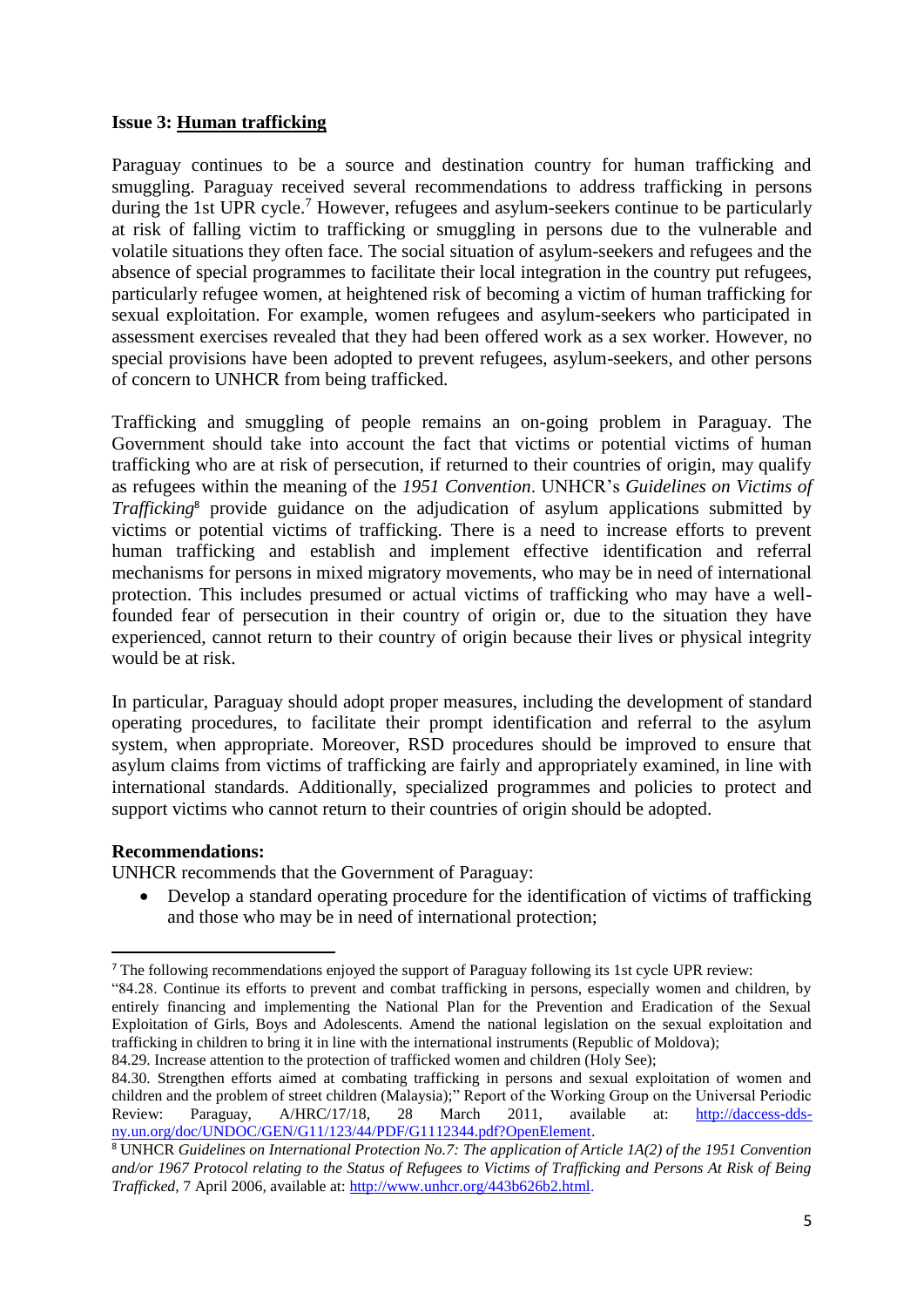- Establish a referral mechanism for victims of trafficking to enable them to apply for asylum, whenever appropriate;
- Improve the quality of the RSD procedure so that victims of trafficking can be recognized as refugees in appropriate circumstances; and
- Adopt measures to ensure that refugees, asylum-seekers, and other persons of concern to UNHCR do not fall victim to human trafficking.

#### **Issue 4: State policy/strategy for the local integration of refugees**

Despite the political commitment of countries of the region, including Paraguay, the difficult socio-economic context in most Latin American countries represents a serious obstacle to the successful local integration of refugees. The provision of humanitarian assistance to new asylum-seekers and the development of programmes for the local integration of refugees remain key challenges for UNHCR, civil society and Governments.

The process of local integration is primarily supported through the efforts of UNHCR and its local partner agency (CIPAE). UNHCR recognizes the importance of the direct and more active involvement of CONARE in the integration processes of refugees and in the response to the basic needs of asylum-seekers.

Although *Refugee Law No. 1.938* foresees the elaboration of public policies in order to ensure not only refugee protection, but also the search for durable solutions, the Government does not have a strategy to locally integrate recognized refugees. UNHCR highlights the importance of the involvement of the Paraguayan authorities to support and ensure the sustainable integration of refugees and their effective enjoyment of socio-economic rights. Refugees should benefit from specific assistance and care programmes and/or be included in existing ones.

#### **Recommendations:**

UNHCR recommends that the Government of Paraguay:

- Design a comprehensive social assistance programme, with UNHCR's support, in order to ensure material assistance for refugees and asylum-seekers, as well as the attainment of their local integration; and
- Inform refugees and asylum-seekers about the existence of policies and assistance programmes from which they could currently or potentially benefit, in particular, with regard to their right to adequate housing, employment, and labour training.

#### **Issue 5: Legal framework for the protection of stateless persons**

Although Paraguay has acceded to the *1954 Convention*, no legal framework has been adopted for its implementation. Stateless persons who satisfy the refugee definition contained in the *1951 Convention* are afforded the necessary international protection associated with that status. However, the international refugee protection regime does not specifically address the rights of non-refugee stateless persons, whether adult or children. In many countries, stateless persons and the children of stateless persons are often subject to discrimination. The *1954 Convention* ensures minimum standards of treatment of stateless persons in respect to a number of economic, social and cultural rights. These include, but are not limited to, the right to education, employment, housing, and public relief. Importantly, the *Convention* also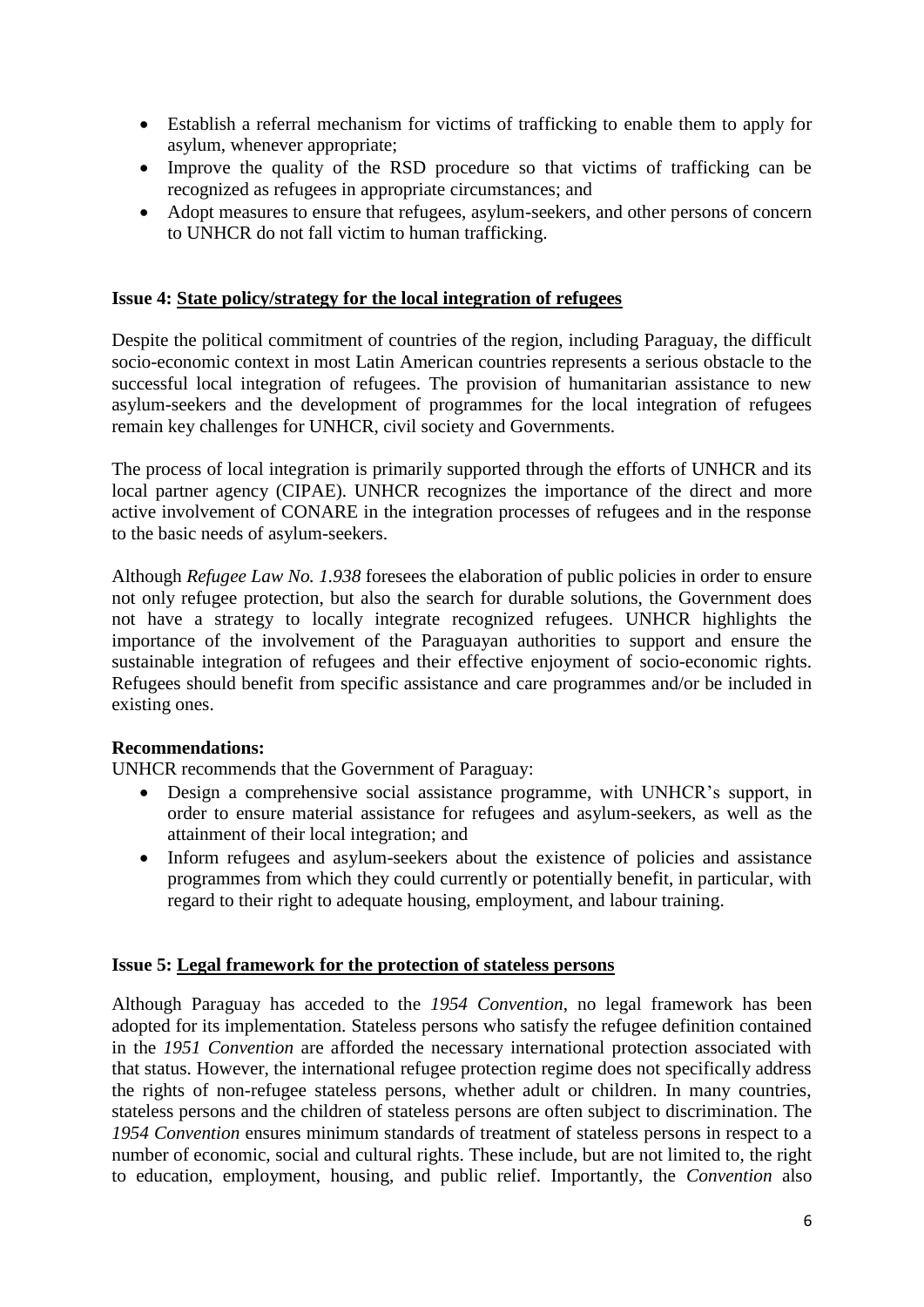guarantees stateless persons a right to identity and travel documents and to administrative assistance. For these reasons, a legal framework to implement the *1954 Convention* would greatly improve stateless persons' full enjoyment of their rights.

Furthermore, no statelessness status determination procedure currently exists in Paraguay. Establishing a statelessness status determination procedure is the most efficient means for States party to the *1954 Convention* to identify the beneficiaries of the Convention in order to provide them with appropriate protection. It is implicit in the *1954 Convention* that States must identify stateless persons within their jurisdictions in order to provide them appropriate treatment in compliance with their commitments under the *Convention*. <sup>9</sup> Recognition of statelessness plays an important role in enhancing respect for the human rights of stateless persons, including children, particularly through access to a secure legal status and enjoyment of rights afforded to stateless persons under the *1954 Convention*.

# **Recommendations:**

 $\overline{a}$ 

UNHCR recommends that the Government of Paraguay:

- Implement legislation that codifies the protections guaranteed in the *1954 Convention* in national legislation; and
- Adopt and implement a statelessness status determination procedure to ensure the protection of stateless persons who are not refugees.

#### **Issue 6: Improve birth registration**

Birth registration is an outstanding issue in Paraguay.<sup>10</sup> Paraguay received a recommendation on this issue during the 1st cycle UPR, which it accepted but considered the recommendation to be already implemented or in the process of implementation.<sup>11</sup> However, as of 2013, approximately 30 per cent of births were still not registered in Paraguay.

<sup>&</sup>lt;sup>9</sup> "Whilst the *1954 Convention* establishes the international legal definition of "stateless person" and the standards of treatment to which such individuals are entitled, it does not prescribe any mechanism to identify stateless persons as such. Yet, it is implicit in the *1954 Convention* that States must identify stateless persons within their jurisdictions so as to provide them appropriate treatment in order to comply with their Convention commitments…recognition of statelessness plays an important role in enhancing respect for the human rights of stateless persons, particularly through access to a secure legal status and enjoyment of rights afforded to stateless persons under the *1954 Convention*." See UNHCR *Handbook on Protection of Stateless Persons*, 30 June 2014, available at: [http://www.refworld.org/docid/53b676aa4.html.](http://www.refworld.org/docid/53b676aa4.html)

<sup>10</sup> Committee on the Rights of the Child, *Concluding Observations: Paraguay*, 2010, CRC/C/PRY/CO/3, par. 34, available at: <http://www2.ohchr.org/english/bodies/crc/docs/CRC-C-PRY-CO-3.pdf> states that: "In light of article 7 of the Convention and in line with its previous recommendations, the Committee recommends that the State party take all necessary measures to ensure registration of all children, paying particular attention to indigenous children and children living in rural areas. It urges the State party to provide decentralized registration offices and units with the necessary human, material and financial resources and strengthen its awareness-raising activities in all communities on the importance of birth registration for all boys and girls. Furthermore, the Committee recommends that the State party ensure that unregistered children are not deprived of their rights, notably to health and education."

<sup>11</sup> Paraguay received the following recommendation during the 1st cycle UPR: "85.54. Pass legislation to ensure that unregistered children are not deprived of their rights, and that concrete steps be taken to decrease current obstacles to child registration (Canada)," Report of the Working Group on the Universal Periodic Review: Paraguay, A/HRC/17/18, 28 March 2011, available at: [http://daccess-dds](http://daccess-dds-ny.un.org/doc/UNDOC/GEN/G11/123/44/PDF/G1112344.pdf?OpenElement)[ny.un.org/doc/UNDOC/GEN/G11/123/44/PDF/G1112344.pdf?OpenElement.](http://daccess-dds-ny.un.org/doc/UNDOC/GEN/G11/123/44/PDF/G1112344.pdf?OpenElement)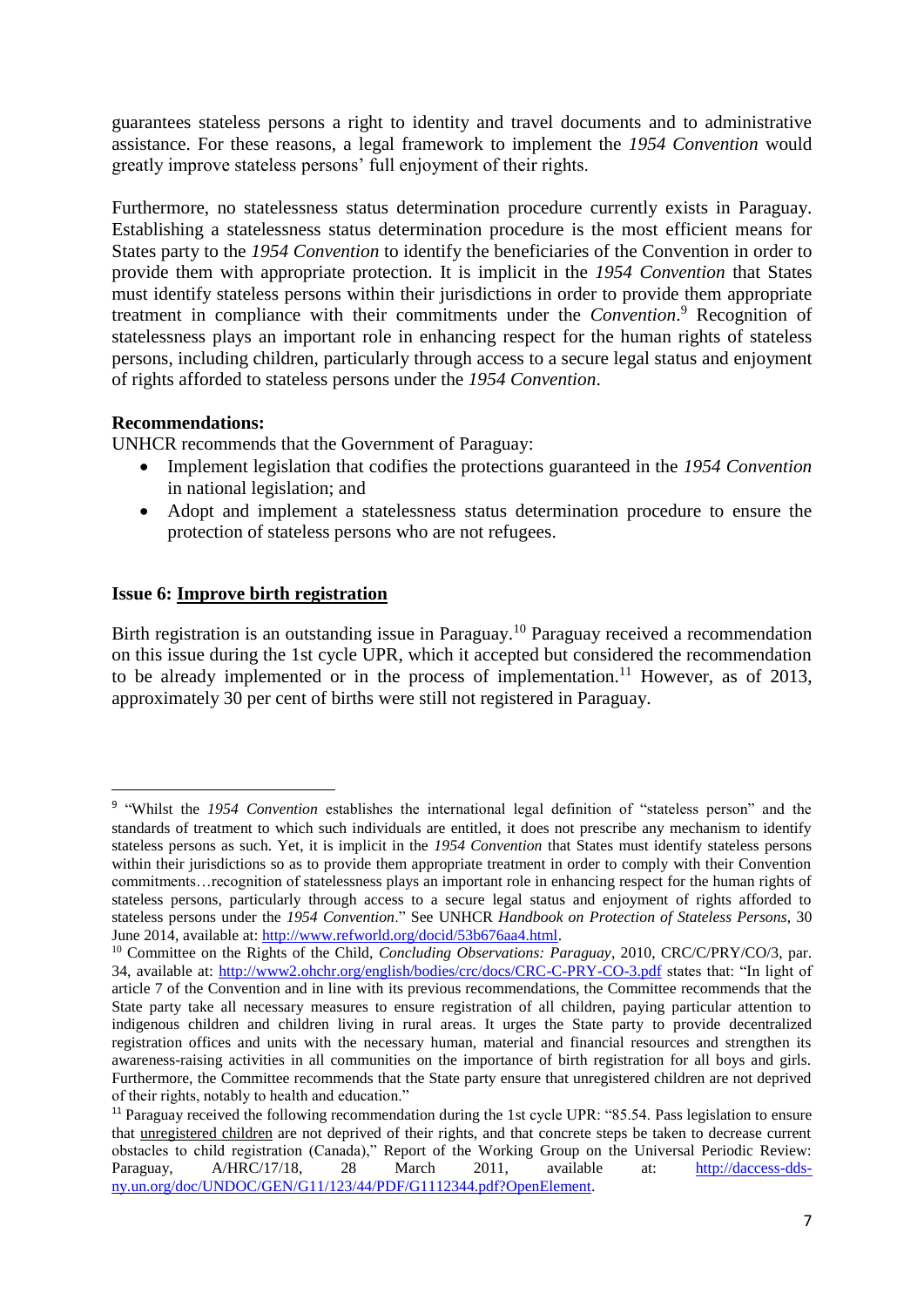Birth registration is fundamental to the protection of children of concern to UNHCR and to the prevention of statelessness.<sup>12</sup> Failure to document a person's legal existence can prevent the effective enjoyment of a range of human rights, including access to education and health care. The Human Rights Council adopted a resolution on birth registration and the right of everyone to recognition everywhere as a person before the law, calling upon "States to ensure free birth registration, including free or low-fee late birth registration, by means of universal, accessible, simple, expeditious and effective registration procedures without discrimination of any kind."<sup>13</sup>

Because birth registration legally establishes the place of birth, proof of age, and parental affiliation, it serves as important documentary proof to acquire the parents' nationality or the nationality of the State in which the child is born. It also provides children with a degree of protection against child labour, illegal adoption, early marriage, sexual exploitation, and trafficking.

Therefore, Paraguay should establish a birth registration system that ensures that all children, including the children of refugees, asylum-seekers and stateless persons are registered at birth without discrimination.

#### **Recommendation:**

**.** 

UNHCR recommends that the Government of Paraguay:

 Ensure the issuance of birth certificates to all children born on its territory, regardless of the status of their parents.

**Human Rights Liaison Unit Division of International Protection UNHCR June 2015**

<sup>12</sup> See: UNHCR, *Conclusion on civil registration*, 17 October 2013, No.111(LXIV)-2013, available at: [http://www.refworld.org/docid/525f8ba64.html.](http://www.refworld.org/docid/525f8ba64.html)

<sup>&</sup>lt;sup>13</sup> UN Human Rights Council Resolution A/HRC/RES/19/9, 3 April 2012, available at: [http://ap.ohchr.org/documents/dpage\\_e.aspx?si=A/HRC/RES/19/9.](http://ap.ohchr.org/documents/dpage_e.aspx?si=A/HRC/RES/19/9)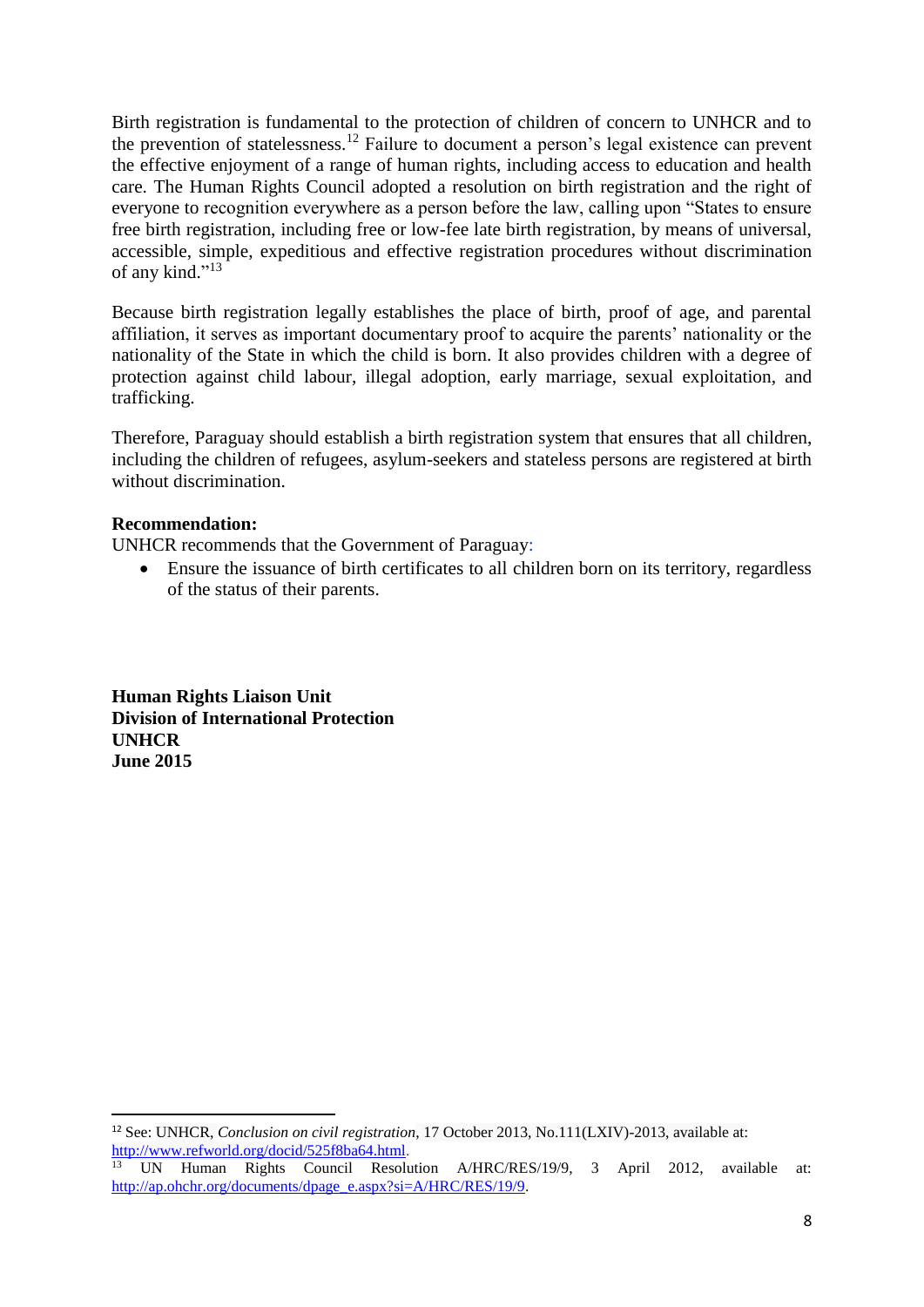### **Excerpts of 1st Cycle UPR Recommendations, Concluding Observations from UN Treaty Bodies and Recommendations of Special Procedure mandate holders**

### **- Universal Periodic Review:**

### **PARAGUAY**

We would like to bring your attention to the following excerpts from 1st cycle UPR recommendations, UN Treaty Monitoring Bodies' Concluding Observations and recommendations from UN Special Procedures mandate holders' reports relating to issues of interest and persons of concern to UNHCR with regards to **Paraguay**.

#### **I. Universal Periodic Review**

Below is a list of recommendations of relevance to UNHCR made to Paraguay during the 1st cycle of the Universal Periodic Review. These are divided into three sections: recommendations accepted by Paraguay; recommendations rejected by Paraguay; and recommendations which were under the consideration of Paraguay. Paraguay's views and responses to recommendations are elaborated upon (and sometimes amended) in the Addendum. Information contained in the Addendum can be found here in italics.

**[Report of the Working Group on the Universal Periodic Review, seventeenth session \(28](http://www.ohchr.org/EN/HRBodies/UPR/PAGES/PYSession10.aspx)  [March 2011\) A/HRC/17/18](http://www.ohchr.org/EN/HRBodies/UPR/PAGES/PYSession10.aspx)**

# 84. **The recommendations formulated during the interactive dialogue and listed below enjoy the support of Paraguay:**

84.2. Work towards ending all forms of discrimination by passing the current Congressional Bill outlawing discrimination and ensuring all existing legislation is in conformity with the Bill's objectives (Australia);

84.11. Make the National Plan for the Prevention and Eradication of Commercial Sexual Exploitation of Children operational by ensuring public funding (Poland);

84.13. Continue to pursue its national poverty reduction plans and promote gender equality and empowerment of women (Palestine);

84.14. Strengthen the protection of rights and interests of women and children and other vulnerable groups (China);

84.15. Continue the efforts to implement plans and programmes for the promotion and protection of human rights of persons that are in conditions of vulnerability (Panama);

84.22. Take additional measures to implement recommendations on various issues as put forward by the Committee for the Elimination of Discrimination against Women, in particular the low participation of women in decision making bodies and in public life, and the high rates of illiteracy and school drop-out among women (Moldova);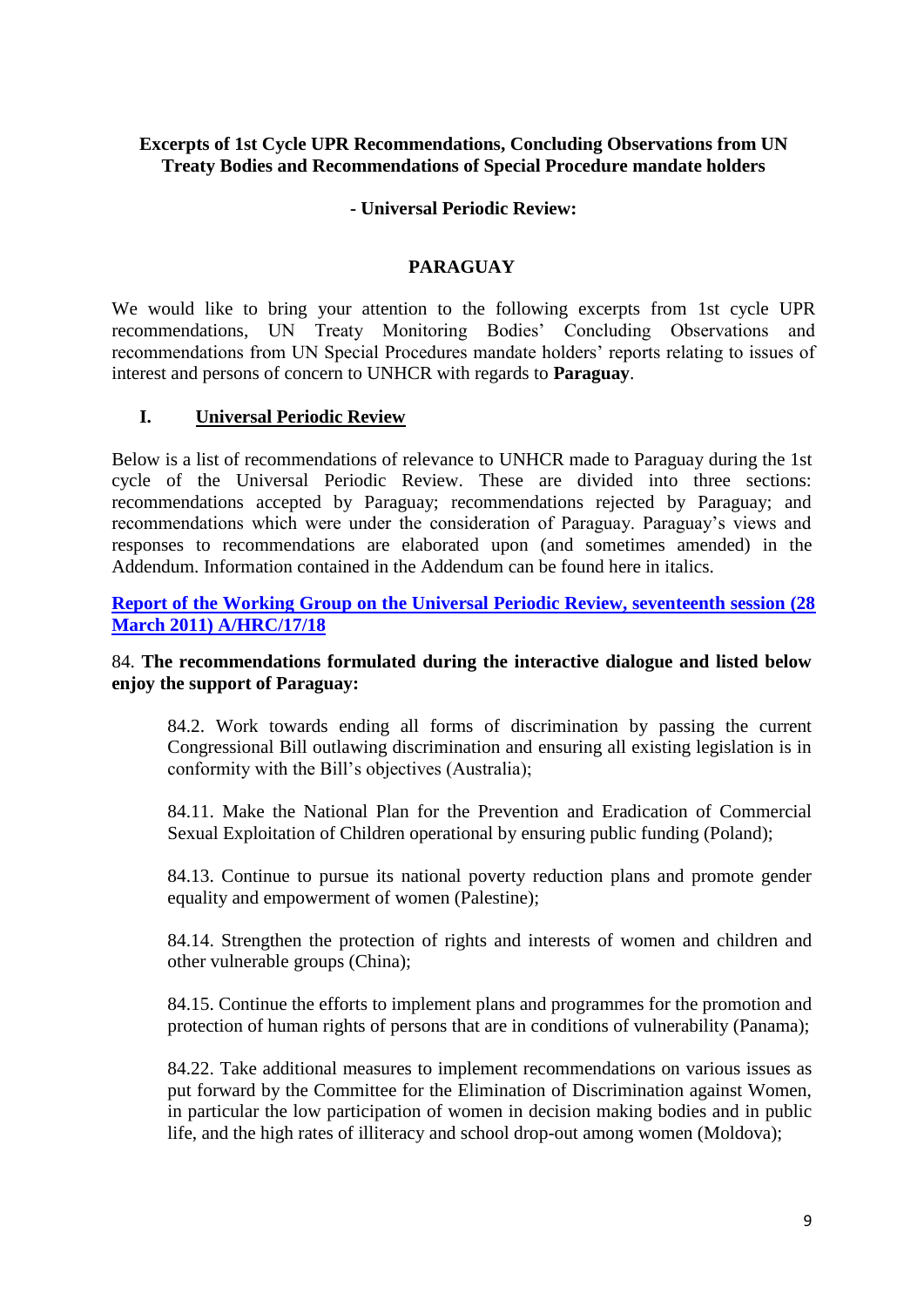84.24. Continue promoting the prompt adoption of a law against all forms of discrimination, in accordance with its international human rights commitments (Plurinational State of Bolivia);

84.25. Continue to make progress in measures to prevent discrimination against any person due to its sexual orientation or gender identity (Colombia);

84.28. Continue its efforts to prevent and combat trafficking in persons, especially women and children, by entirely financing and implementing the National Plan for the Prevention and Eradication of the Sexual Exploitation of Girls, Boys and Adolescents. Amend the national legislation on the sexual exploitation and trafficking in children to bring it in line with the international instruments (Republic of Moldova);

84.29. Increase attention to the protection of trafficked women and children (Holy See);

84.30. Strengthen efforts aimed at combating trafficking in persons and sexual exploitation of women and children and the problem of street children (Malaysia);

84.31. Strengthen the implementation of relevant policies, such as the Plan to Prevent and Eradicate Child Labour and the empowerment of its National Commission for the Elimination of Child Labour, in particular with regard to the ILO Convention No. 182 concerning the Prohibition and Immediate Action for the Elimination of the Worst Forms of Child Labour, to address the phenomenon of child labour (Slovakia);

#### 85. **The following recommendations enjoy the support of Paraguay which considers that they are already implemented or in the process of implementation:**

85.3. Adopt, as soon as possible, a bill against all forms of discrimination (Uruguay);

85.12. Develop and implement gender equality policies, particularly in the labour market, and policies to fight sexual and domestic violence (Brazil);

85.14. Continue to submit its reports on the implementation of the Convention on the Elimination of All Forms of Discrimination against Women (Norway);

85.15. Establish effective and speedy measures to guarantee gender equality at all levels of the civil society and State structure, bearing in mind that laws and current policies have not yet produced the desired results (Nicaragua);

85.16. Take effective measures to ensure the equal treatment of women in law and practice, in accordance with its international obligations under the Convention on the Elimination of All Forms of Discrimination against Women (Sweden);

85.19. Adopt the necessary measures to eliminate discrimination against women, both in law and practice, including with regard to remuneration, employment opportunities, access to educational and health services (Mexico);

85.44. Strengthen its efforts in prevention, punishment and eradication of all forms of violence against women (Argentina);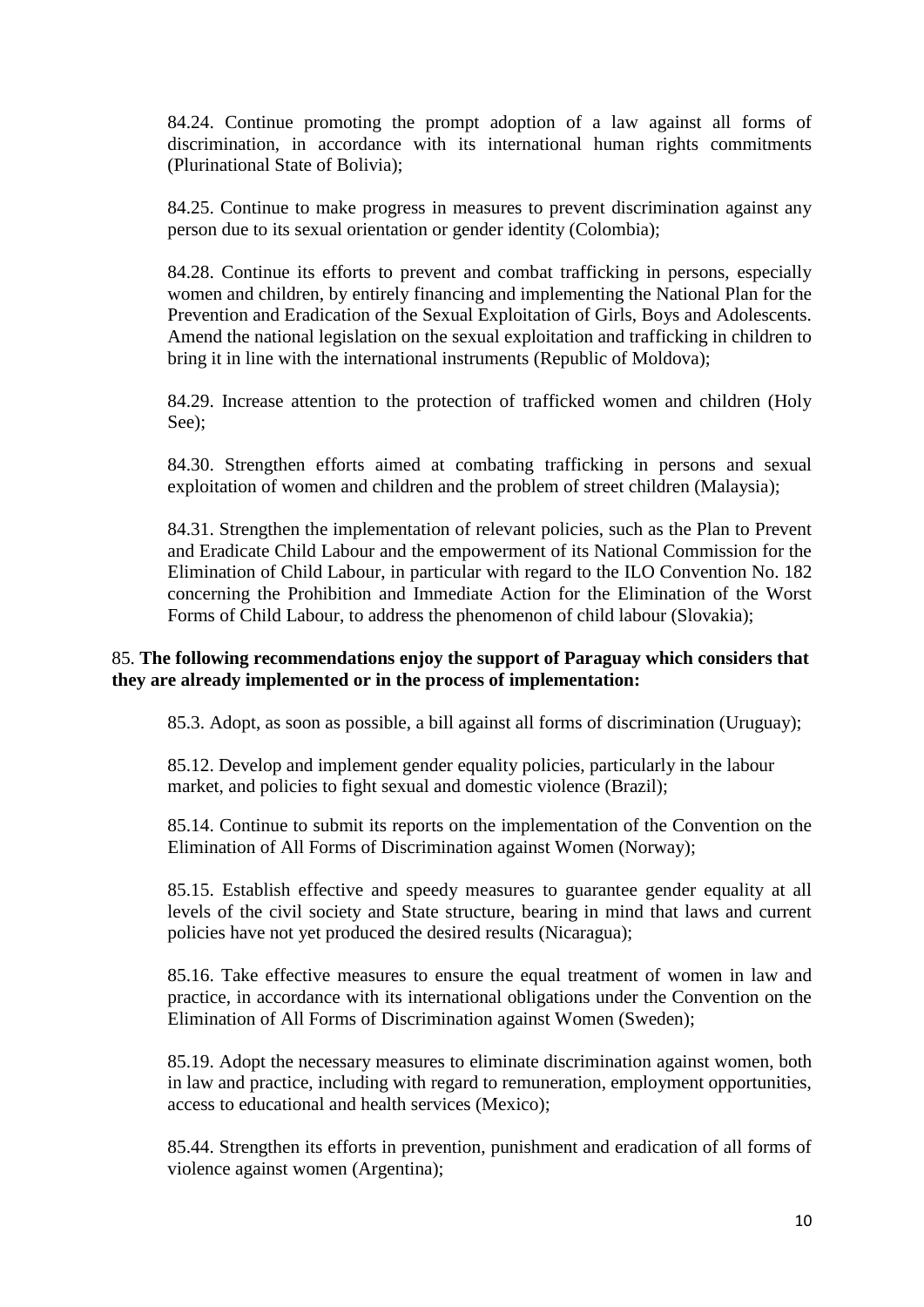85.45. Consider adopting legislation or other measures that enable investigation and prosecution for gender-based violence (United States);

85.46. Develop official statistics that record cases of domestic violence, femicide, abuse, sexual abuse and sexual exploitation, the latter especially of children and adolescents, and facilitate access to justice for victims and the prosecution of the perpetrators (Uruguay);

85.47. Bring domestic legislation on sexual exploitation and trafficking of minors in line with international standards (Slovenia);

85.48. Ensure that children living or working in the street be provided with adequate protection, assistance, nutrition and shelter as well as with health care and educational opportunities (Poland);

85.49. Implement the recommendations of the Committee on the Rights of the Child, particularly with regard to street children and child labour (France);

85.50. Ensure that children living and working on the street are provided with adequate protection, assistance, health care, education and shelter (Hungary);

85.54. Pass legislation to ensure that unregistered children are not deprived of their rights, and that concrete steps be taken to decrease current obstacles to child registration (Canada);

85.73. Ensure the enjoyment of all human rights by migrants and strengthen the efforts to regularize them (Brazil).

# **II. Treaty Bodies**

# *[Committee against Torture](http://tbinternet.ohchr.org/_layouts/treatybodyexternal/Download.aspx?symbolno=CAT/C/PRY/CO/4-6&Lang=En)*

[Concluding Observations \(14 December 2011\) CAT/C/PRY/CO/4-6](http://tbinternet.ohchr.org/_layouts/treatybodyexternal/Download.aspx?symbolno=CAT/C/PRY/CO/4-6&Lang=En)

#### **Trafficking in persons**

23. The Committee recognizes the efforts made by the State party to address trafficking in persons, including the creation of the Inter-Agency Committee to Prevent and Combat Human Trafficking and special units in the National Secretariat for Children and Adolescents and the Secretariat for Women, the establishment of a centre to provide comprehensive support for trafficking victims and the drafting of a bill to combat trafficking in persons. The Committee notes with interest the opening of a temporary shelter for trafficking victims, but observes that the shelter has limited space and only receives female victims. The Committee is concerned that Paraguay continues to be both a source and transit country for human trafficking and regrets the lack of comprehensive information on trafficking cases and convictions (arts. 2, 10 and 16).

**The State party should ensure that all allegations concerning the trafficking of persons are investigated promptly, impartially and thoroughly and that the offenders are prosecuted and punished for the crime of trafficking in persons. The State party should**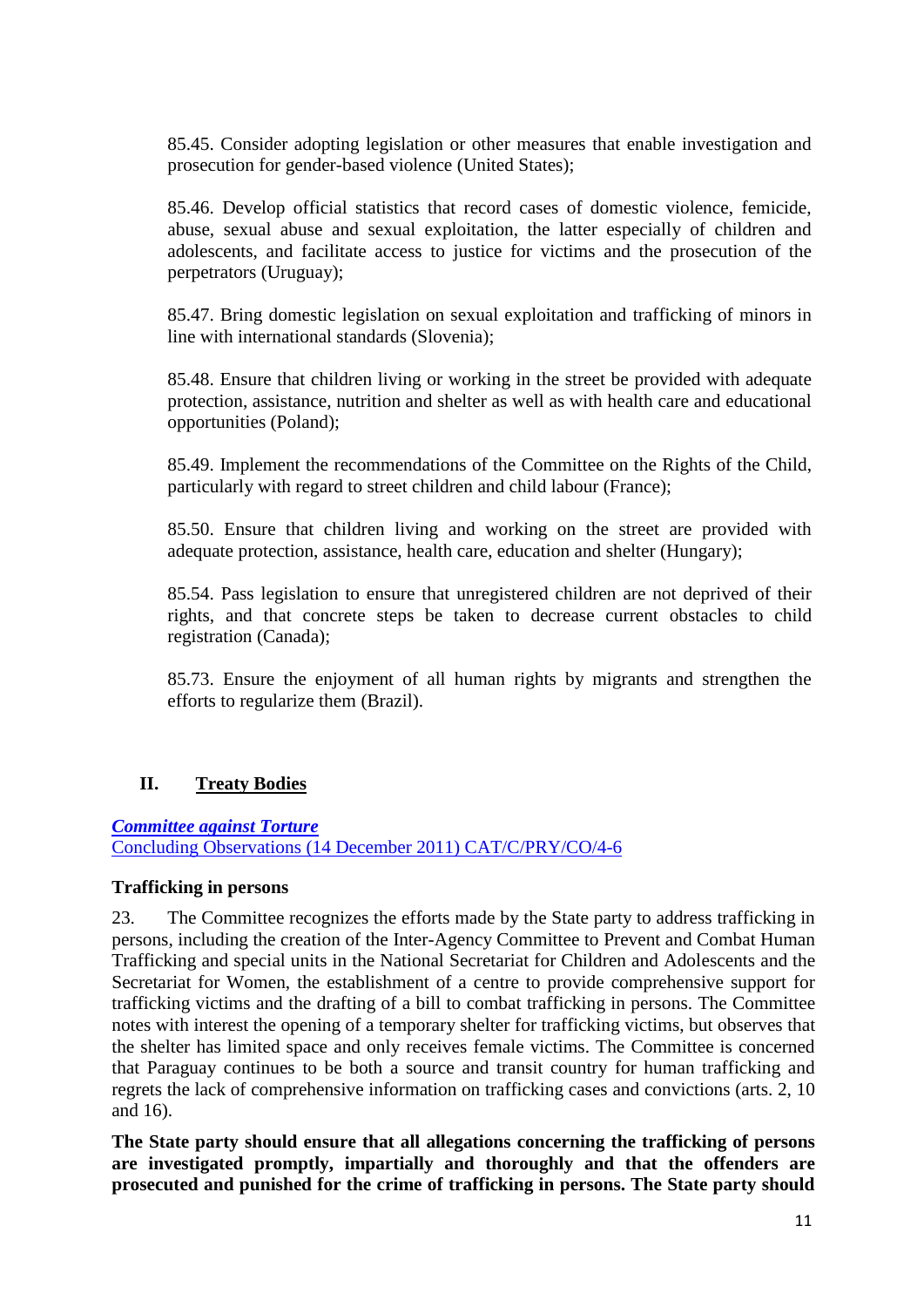**continue to conduct nationwide awareness-raising campaigns, provide adequate programmes of assistance, recovery and reintegration for victims of trafficking and offer training to law enforcement officers, judges, prosecutors, migration officials and border police on the causes, consequences and repercussions of trafficking and other forms of exploitation. In particular, the State party should make every effort to implement the National Plan for the Prevention and Elimination of the Sexual Exploitation of Children and Adolescents and ensure it is allocated the necessary human and financial resources. The Committee further recommends that the State party increase its efforts to establish systems and mechanisms of international, regional and bilateral cooperation with countries of origin, transit and destination in order to prevent, investigate and punish cases of human trafficking.**

29. The Committee requests the State party to provide information, by 25 November 2012, on the follow-up to the Committee's recommendations on: (a) access to and strengthening of the legal safeguards for detained persons; (b) the conduct of prompt, impartial and effective investigations; and (c) the prosecution of those suspected of committing acts of torture and other forms of ill-treatment and the punishment of those responsible for such acts, as set forth in paragraphs 11 and 18 of the present document. The Committee also requests information on follow-up to the recommendations presented in paragraph 23 of the present document regarding measures to be taken to prevent, combat and eradicate trafficking in persons.

*[Human Rights Committee](http://tbinternet.ohchr.org/_layouts/treatybodyexternal/Download.aspx?symbolno=CCPR/C/PRY/CO/3&Lang=En)* Concluding Observations, 107<sup>th</sup> [Session \(29 April 2013\) CCPR/C/PRY/CO/3](http://tbinternet.ohchr.org/_layouts/treatybodyexternal/Download.aspx?symbolno=CCPR/C/PRY/CO/3&Lang=En)

### **Discrimination**

9. The Committee regrets that the State party has not yet adopted the bill submitted to the Senate in May 2007 to outlaw all forms of discrimination, since stereotyping, discrimination and marginalization are still prevalent and are especially detrimental to women, persons with disabilities, indigenous people, people of African descent, and lesbians, gays, bisexuals and transsexuals (arts. 2, 26 and 27).

**The State party should adopt comprehensive legislation to combat discrimination, including provisions that provide protection against discrimination on grounds of sexual orientation and gender identity, and should prioritize the implementation of programmes to eliminate stereotyping and discrimination and guarantee tolerance and respect for diversity. The State party should also adopt measures to promote equal opportunities and equal, unrestricted and non-discriminatory access to all services by women, persons with disabilities, indigenous people, people of African descent, and lesbians, gays, bisexuals and transsexuals.**

10. The Committee is concerned that there are few women in Congress or in decisionmaking positions in the public and private sectors, and that stereotypes persist as regards the role of women in the family and in society (arts. 3, 25 and 26).

**The State party should redouble its efforts to eliminate gender stereotyping in relation to the role and responsibilities of men and women in the family and in society, and should run awareness campaigns on this subject. The State party should also adopt special interim measures to increase women's participation in political and public life, as well as in the private sector.**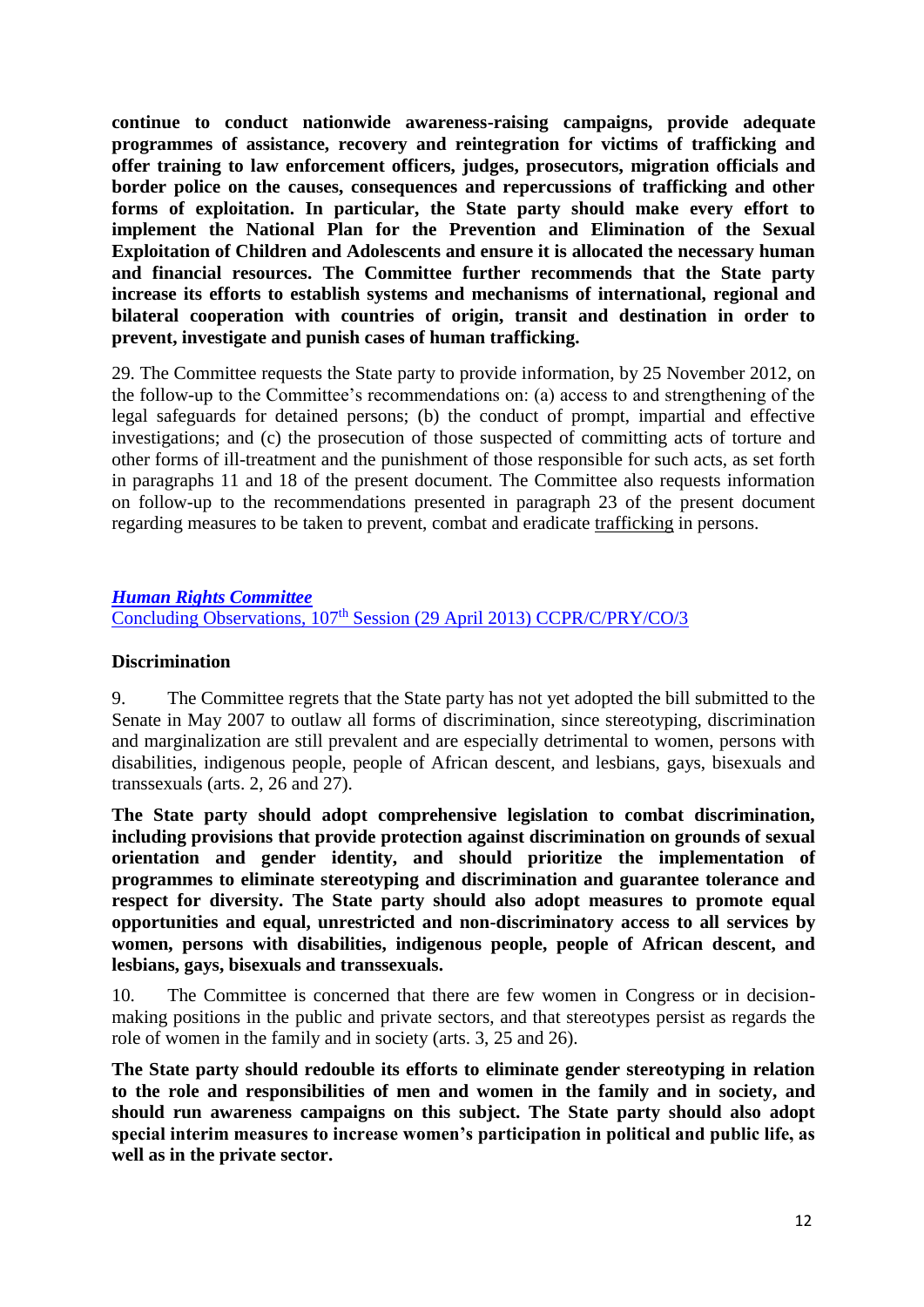# **Trafficking**

17. While it is aware of the efforts made by the State party to prevent and punish human trafficking, the Committee is concerned about the large number of children and women who continue to be the victims of trafficking, and about the widespread impunity in such cases (arts. 7, 8 and 14).

**The State party should step up its efforts to put a stop to human trafficking, particularly trafficking in women and children for purposes of sexual exploitation or child labour. The State party should try all alleged perpetrators of such acts and, if they are found guilty, punish them. The State party should continue training police and immigration officers and should provide protection and rehabilitation for victims. It should also strengthen its mechanisms for cooperation with neighbouring countries and run public awareness campaigns on the negative effects of human trafficking.** 

#### **Birth Registration**

26. The Committee takes note of the efforts by the State party to register all births, but regrets that a large proportion of children are still not registered, especially in rural areas and in indigenous communities (arts. 16, 24 and 27).

**The State party should continue its efforts to ensure that all children born in its territory are registered and receive an official birth certificate. Accordingly, it should amend its legislation to allow teenage mothers to register their children without the need for a court order. It should also carry out campaigns to encourage the registration of all adults who have not yet been registered.**

*[Committee on the Elimination of Discrimination against Women](http://tbinternet.ohchr.org/_layouts/treatybodyexternal/Download.aspx?symbolno=CEDAW/C/PRY/CO/6&Lang=En)* [Concluding Observations, Fiftieth Session \(8 November 2011\) CEDAW/C/PRY/CO/6](http://tbinternet.ohchr.org/_layouts/treatybodyexternal/Download.aspx?symbolno=CEDAW/C/PRY/CO/6&Lang=En)

# **Trafficking and exploitation of prostitution**

22. While appreciating the State party's efforts to address the issue of trafficking in women and girls, the Committee remains concerned about the alarming scale of trafficking, as the State party is a host, source, transit and transborder country in this regard. The Committee is further concerned about the lack of a comprehensive law on trafficking which fully complies with article 6 of the Convention. The Committee notes the establishment of a Directorate for the Prevention and care of Victims of Trafficking *(Dirección de Prevención y Atención a Víctimas de Trata de Personas)*; however, it is concerned about the lack of human and financial resources to adequately combat trafficking and exploitation of prostitution and to offer shelter and services to victims. The Committee takes note of the drafting of a national plan to combat human trafficking (*Política Nacional de prevención y lucha contra la trata de personas*); however, the Committee remains concerned about its pending approval by the State party and the need to allocate sufficient resources for its implementation. It is also concerned that no trafficking offenders were convicted in 2010 and it underscores the need for further collaboration with neighbouring countries in order to adequately deal with the issue of trafficking.

#### **23. The Committee urges the State party to:**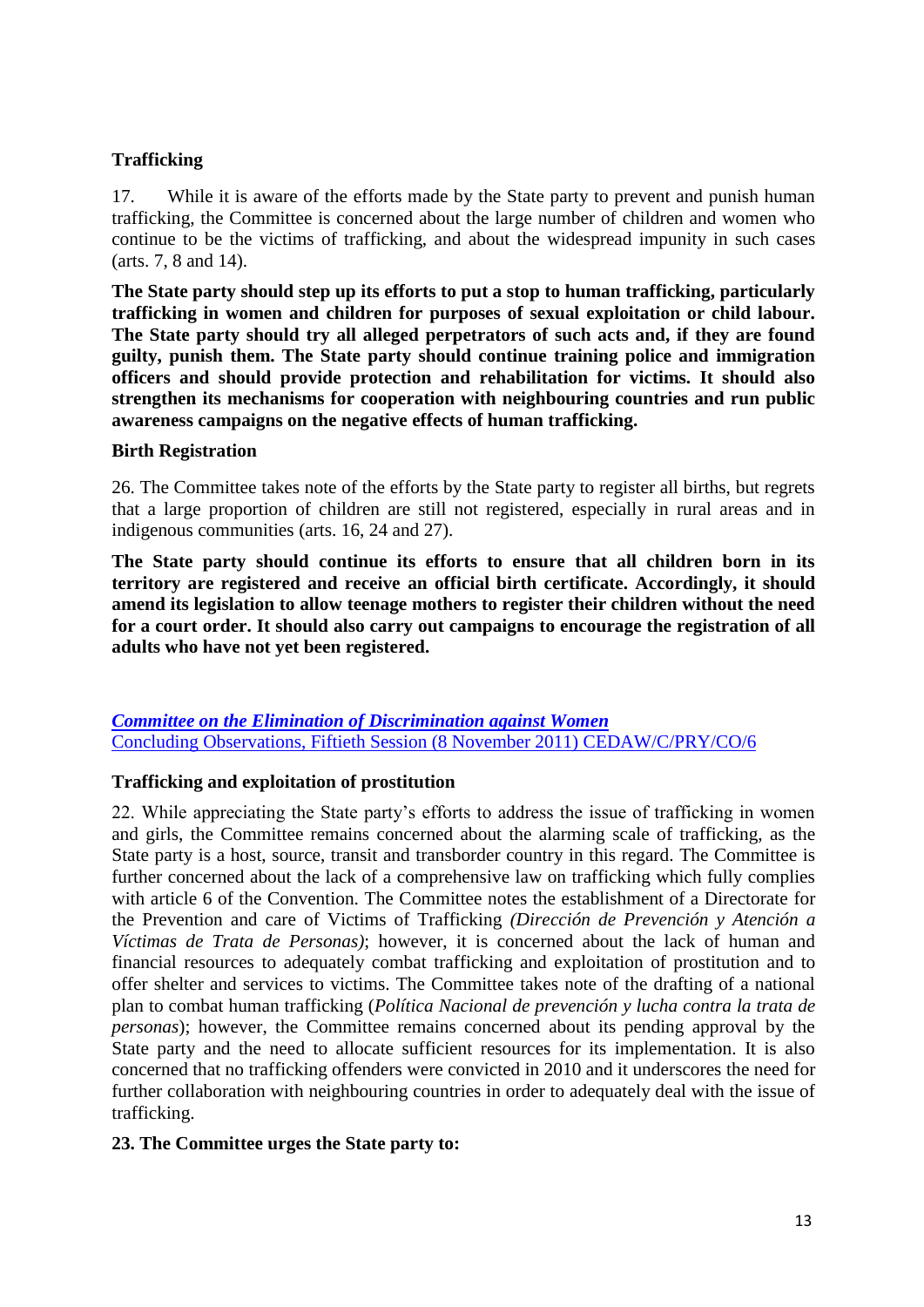**(a) Step up its efforts with regard to anti-trafficking initiatives with a view to addressing fully and comprehensively the complexities of trafficking in women and girls and the exploitation of prostitution;**

**(b) Adopt a law on trafficking which fully complies with article 6 of the Convention;**

**(c) Adopt effective referral and identification mechanisms for victims of trafficking;**

**(d) Adopt the necessary measures to investigate the scope and causes of internal trafficking of children and women in order to draft and implement a comprehensive strategy to prevent trafficking and punish traffickers;**

**(e) Strengthen its mechanisms for the investigation, prosecution and punishment of the perpetrators of trafficking; and**

**(f) Increase its efforts with regard to international, regional and bilateral cooperation with countries of origin, transit and destination to prevent trafficking, through information exchange, and to harmonize legal procedures aimed at the prosecution and punishment of traffickers.**

# *[Committee on the Protection of the Rights of All Migrant Workers and Members of their](http://tbinternet.ohchr.org/_layouts/treatybodyexternal/Download.aspx?symbolno=CMW/C/PRY/CO/1&Lang=En)  [Families](http://tbinternet.ohchr.org/_layouts/treatybodyexternal/Download.aspx?symbolno=CMW/C/PRY/CO/1&Lang=En)*

[Concluding Observations, Sixteenth Session \(16 May 2012\) CMW/C/PRY/CO/1](http://tbinternet.ohchr.org/_layouts/treatybodyexternal/Download.aspx?symbolno=CMW/C/PRY/CO/1&Lang=En)

#### **Trafficking**

44. The Committee takes note of the State party's efforts to address the problem of human trafficking, as demonstrated by its creation of Inter-Agency Boards on Trafficking in Persons at the departmental level, its work to systematize data on the subject and its preparation of a road map for the fight against trafficking. The Committee recalls, nonetheless, the concern expressed by the Committee on the Elimination of Discrimination against Women (CEDAW/C/PRY/CO/6, para. 22) regarding the alarming scale of trafficking in the State party, which is a host, source and transit country in this regard. It is, in particular, concerned by:

(a) The lack of a law on human trafficking;

(b) The lack of sufficient human and financial resources to effectively combat the problem of trafficking and of the exploitation of prostitution or to offer protection and services to victims; and

(c) The fact that the State party has not adopted a national policy aimed at preventing and combating human trafficking, although the Committee does note that such a policy is being developed.

45. **The Committee underscores the need to continue working with neighbouring countries to tackle the problem of human trafficking. The Committee urges the State party to:**

**(a) Step up its efforts to adopt anti-trafficking measures that will enable it to take a comprehensive, exhaustive approach encompassing all the complex aspects of human trafficking and of the exploitation of prostitution;**

**(b) Expedite the passage of the comprehensive anti-trafficking bill that was submitted to the Chamber of Deputies in December 2011;**

**(c) Put in place effective referral and victim-identification mechanisms;**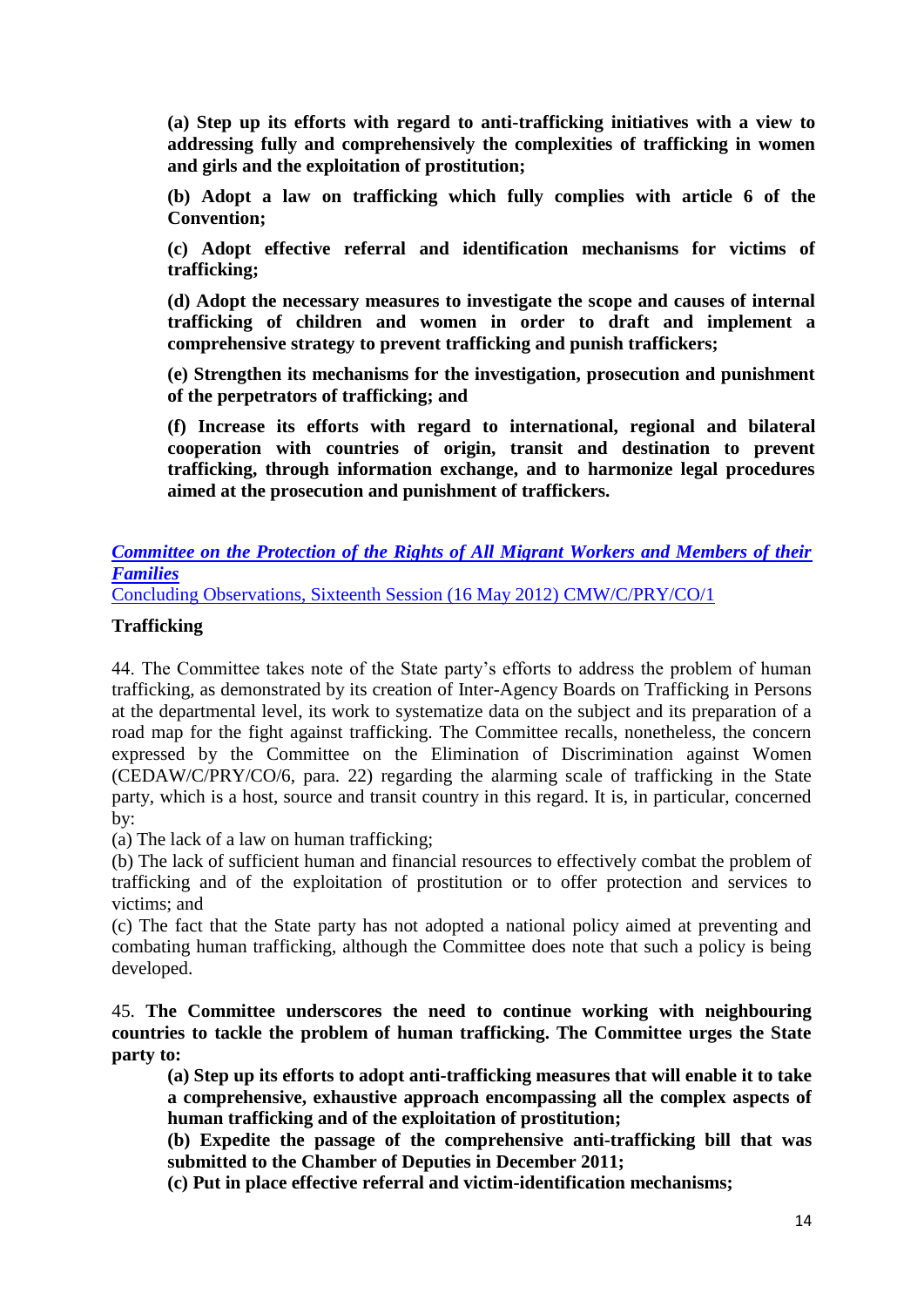**(d) Conduct research on the scale and causes of trafficking in women and children with a view to the development and implementation of a national policy to prevent and combat human trafficking;**

**(e) Reinforce its mechanisms for investigating cases of human trafficking and for prosecuting and punishing traffickers; and**

**(f) Intensify its cooperation at the international, regional and bilateral levels with countries of origin, transit and destination aimed at combating trafficking through information exchange.**

# *[Committee on the Rights of Persons with Disabilities](http://tbinternet.ohchr.org/_layouts/treatybodyexternal/Download.aspx?symbolno=CRPD/C/PRY/CO/1&Lang=En)* [Concluding Observations, Ninth Session \(15 May 2013\) CRPD/C/PRY/CO/1](http://tbinternet.ohchr.org/_layouts/treatybodyexternal/Download.aspx?symbolno=CRPD/C/PRY/CO/1&Lang=En)

# **Women with disabilities (art. 6)**

17. The Committee notes the adoption of the third National Plan for Equal Opportunities for Women and Men 2008–2017, which includes women with disabilities as a cross-cutting theme. The Committee is nevertheless concerned that the actions set forth in the Plan make no reference to structural factors that prevent women with disabilities from exercising their rights. The Committee is concerned at the lack of information on the risks of violence to women, including forced sterilization, sexual and economic exploitation, and abuse and trafficking in persons.

18. **The Committee recommends that the State party institute as a matter of urgency effective measures to identify, prevent and provide protection from the multiple discrimination suffered by women and girls with disabilities, in particular women and girls with intellectual and psychosocial disabilities and hearing impairments. The Committee also recommends the establishment of accessible care centres for women and girls who are victims of these forms of violence in urban and rural areas, in consultation with organizations representing women with disabilities.**

# **Freedom from exploitation, violence and abuse (art. 16)**

39. The Committee regrets that offences of exploitation, violence and abuse against persons with disabilities are still not visible because judicial bodies do not keep systematic records of cases.

40. **The Committee urges the State party to institute a comprehensive strategy, incorporating the gender perspective and in consultation with disabled persons' organizations, to prevent and punish exploitation, violence and abuse against persons with disabilities, and social rehabilitation and reintegration programmes aiming at the full enjoyment and exercise of their human rights; it also urges judicial bodies to become involved in that strategy. The Committee asks the State party to include in its next periodic report information on complaints and decisions on behalf of persons with disabilities who are victims of offences of this kind.**

41. The Committee is concerned that the State party has not provided information on the number of persons with disabilities who are neglected, and whether they are victims of exploitation, human trafficking or abuse.

42. **The Committee recommends that the State party look closely at the situation of persons with disabilities who are neglected or the victims of trafficking and take the necessary steps to protect them, including alternative housing for those who have been neglected or are making a living by begging. It also urges the creation of reception**